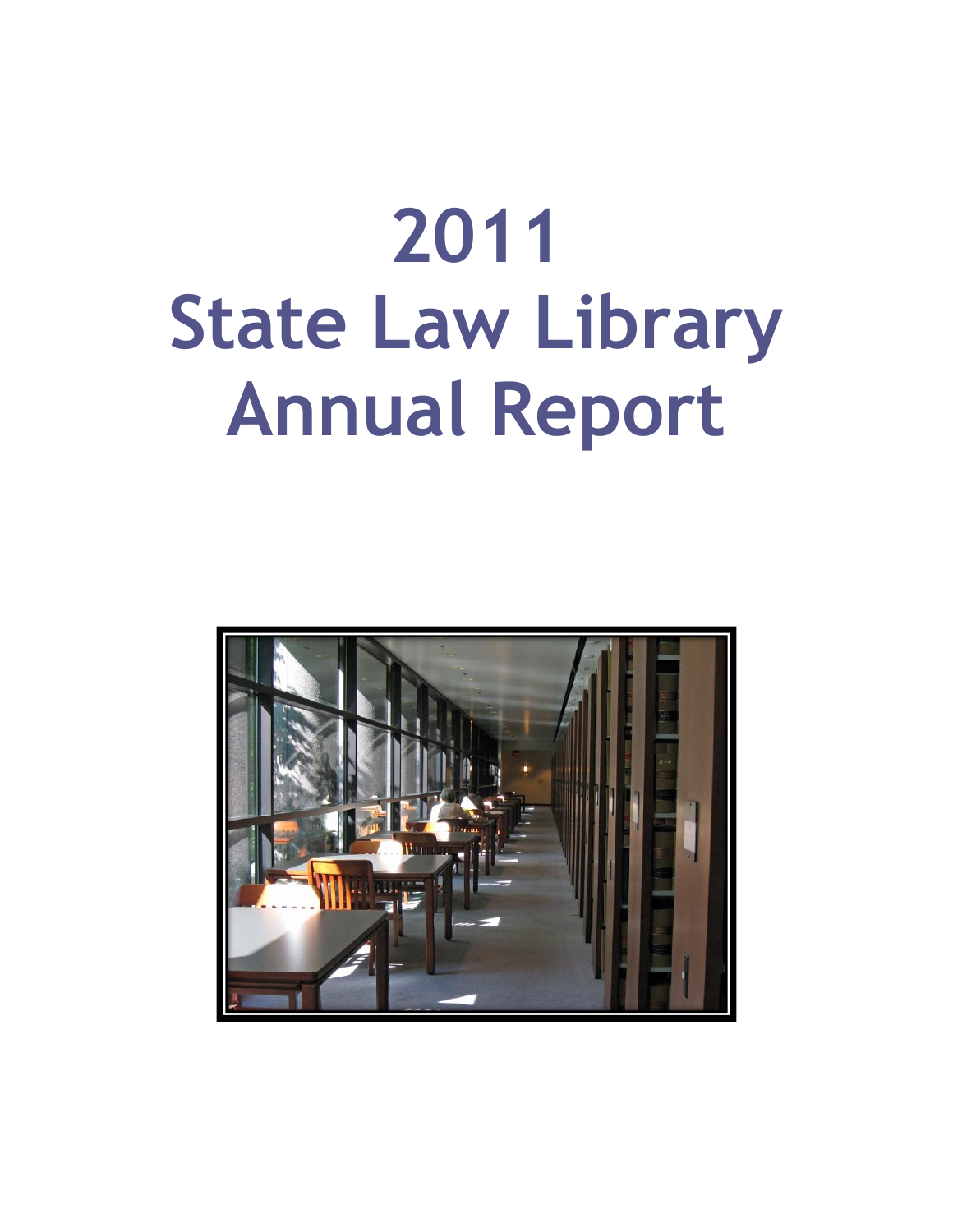## **Public Services**

## **2011 Public Services Statistics**

- 1596 reference requests received and answered via email
- 225 reference requests from jail inmates and state hospital patients
- 866 items scanned and emailed as a result of a request
- 1721 items circulated from the collection
- 99 items circulated to interlibrary loan networks
- 7988 estimated reference questions (including electronic, mail, phone, and inperson requests)

The Public Services Department is the "public face" of the Law Library. Circulation and reference statistics express interactions with library users. Numbers alone do not convey the extent, success or tone of the interaction, but do help identify trends and respond to needs in the form of collection, website, and research tools.

The public services reference desk is staffed weekdays from 8:30 a.m. to 5:00 p.m. by trained librarians drawn from each of the three library divisions. This staffing configuration allows for staffing depth in the event of absences for professional development, illness, and leave.



Staff responded to an estimated 7,988 individual information requests. Questions vary. Some are simple inquiries about where to find a book, transcript or brief. Others are more complicated, such as questions about how to conduct electronic legal research, where to find applicable forms and what information is needed to complete them, how to conduct

historical research on Minnesota regulatory law, or historical information about Minnesota judges and courts. Still others require the library staff to search for information beyond the confines of the library itself, for instance, to identify a particular local ordinance in effect at a particular point in time.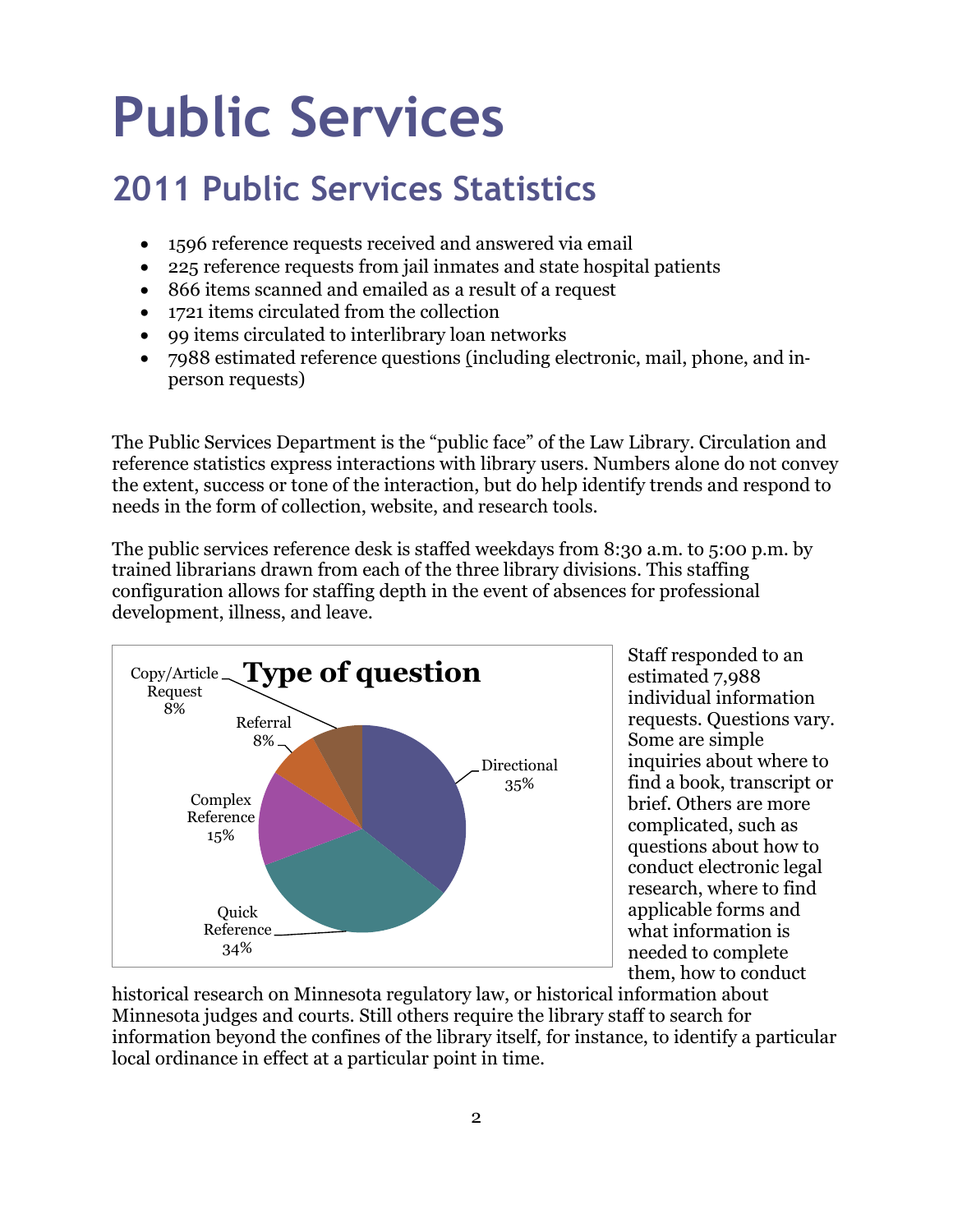The State Law Library acts cooperatively with other libraries and service centers as an entry point to identify and provide services for library patrons. When the patron's needs are beyond the scope of services that staff can provide, the library provides referrals to lawyer referral services, individual county law libraries, and the Self-Help Center for additional information and services usually about the availability of volunteer lawyer programs, assistance with form and service questions, and topical legal clinics. Questions related to **legislative history** occur periodically and patrons are referred to the Legislative Reference Library or the Minnesota Historical Society for source information beyond that available in the State Law Library.

The library's patron base ranges from indigent pro se litigants to administrative court judges, trial court judges statewide, and appellate court judges and other court staff. While in 1996, the general public comprised 23% of the library patrons, in 2011, 52% of the library patrons were non-attorney members of the public. This educational and



experiential range in clients requires the staff to be able to communicate from many perspectives and be familiar with a range of materials written with those perspectives in mind.

Within the Judicial Branch, most requests for information historically have been from the Appellate Courts. The Library has expanded its outreach efforts to educate the Office of Administrative Hearings about services it provides and to expand services to the trial courts statewide. Over the last five years, a 47% increase in requests for information from the District Courts has occurred. The Law Library has made a concerted effort to highlight law review articles on topics of interest to court staff and judges through

monthly emailed lists of new books and recently received law review articles, and to provide focused topical alerts about articles to judges who are interested in specific legal areas. In 2011, the Law Library received 524 requests for information from the judicial branch, with an average of 3.7 items per request.

The method by which the Law Library communicates with its patrons is changing with the electronic age. Fifteen years ago, 1% of library

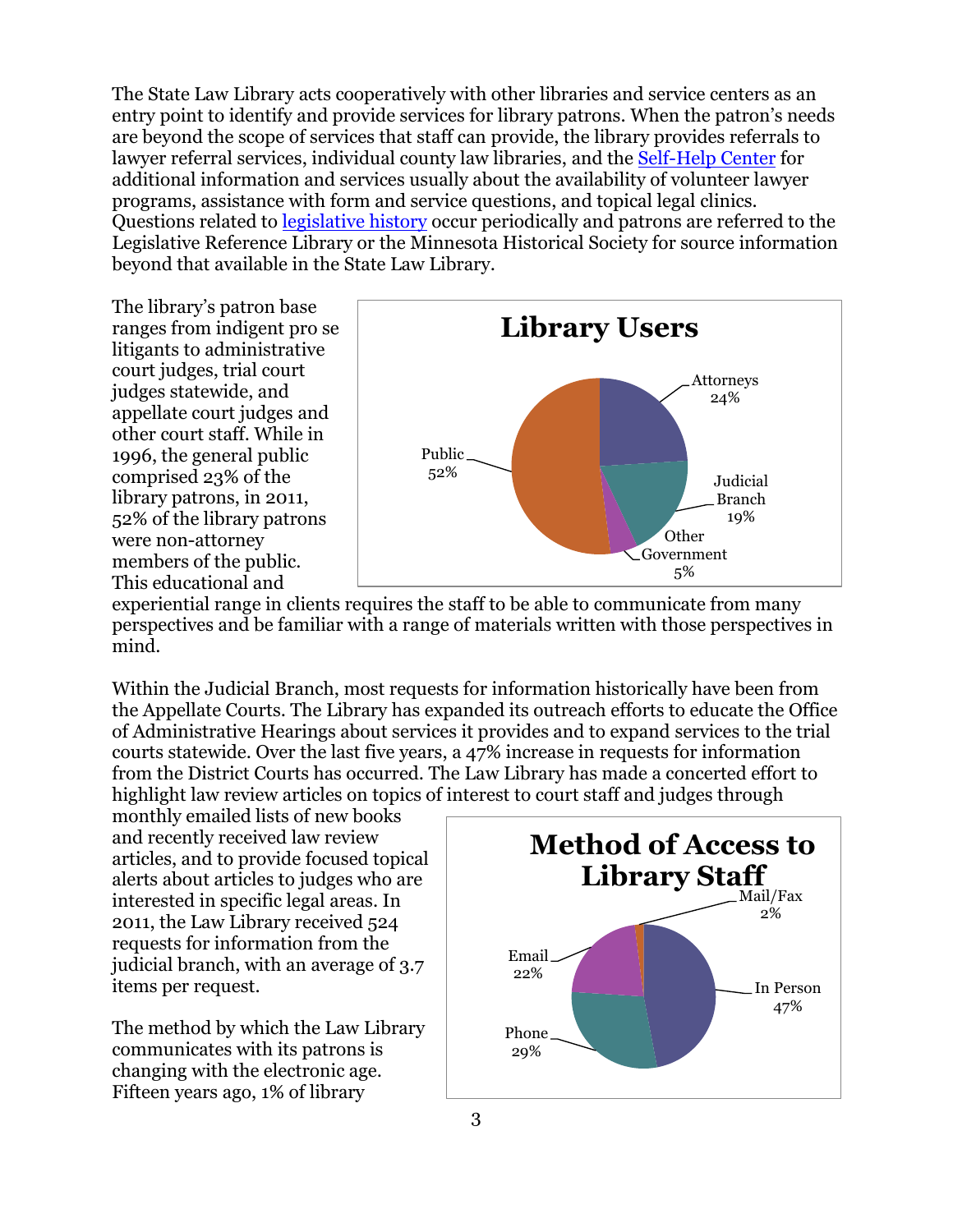interactions with patrons were by US mail or fax; by 2001, the number had risen to 3%; and by 2005, to 5%, including all email requests. In 2011, email alone comprised 22% of all of our interactions. Email is a convenient, expeditious, and inexpensive tool to correspond with our patrons, both members of the public and the judicial branch judges and staff statewide. Library staff continues to provide assistance through in person interviews and phone reference, which have not abated. Library staff also provides mail services for those incarcerated in Minnesota county jails and those civilly committed.

### **Library Website in 2011**

- 300,225 visits to the website (25,019 average per month)
- 1,424,933 pages viewed on the Library website (118,744 average per month)
- 166,999 website visitors (140,237 repeat visitors)
- 744,053 website catalog hits
- 15:41 average duration per visit in minutes.
- 14% visitors were international

The Library website continues to be a valuable asset to the Minnesota legal community and the public, making many resources accessible to users without the constraints of physically being in the library. While most of our interactions involve governmental and legal concerns of Minnesota residents or those conducting business in Minnesota, we also have a constituency seeking federal court and general government information.

Since its introduction in May of 1995, the Minnesota Appellate Court Opinion Archive and full-text search engine continues to be the most heavily used resource available from our Webpage. 2,492 new opinions from the Minnesota Court of Appeals (published and unpublished) and the Minnesota Supreme Court were added to the archive in 2011 in a collaborative effort between the library's Public Services and Technical Services Departments.

Similarly, the library continues its ongoing project posting online selected briefs in accordance with the Rules of Public Access to Records of the Judicial Branch (which specifies no posting of appendices, along with data privacy protections). Again, this project is a joint venture between the Public Services and Technical Services Departments. The library also continues to archive, disseminate, and highlight the Minnesota Appellate Court Briefs Collection through more traditional paper and microform formats.

To address the ever expanding needs of our constituency, several new "topics" entries were introduced to the Legal Topics Page for use by patrons and staff this year. These topics are a de facto frequently asked questions file and refer patrons to reference materials on the issue. Many reflect the "sign of the times" as people seek legal information to assist them in dealing with the current economic or legal situations in their lives. New popular topics include: Estates in Lands, Abandoned Property, and Collateral Consequences to a Felony Conviction (a joint effort between the Public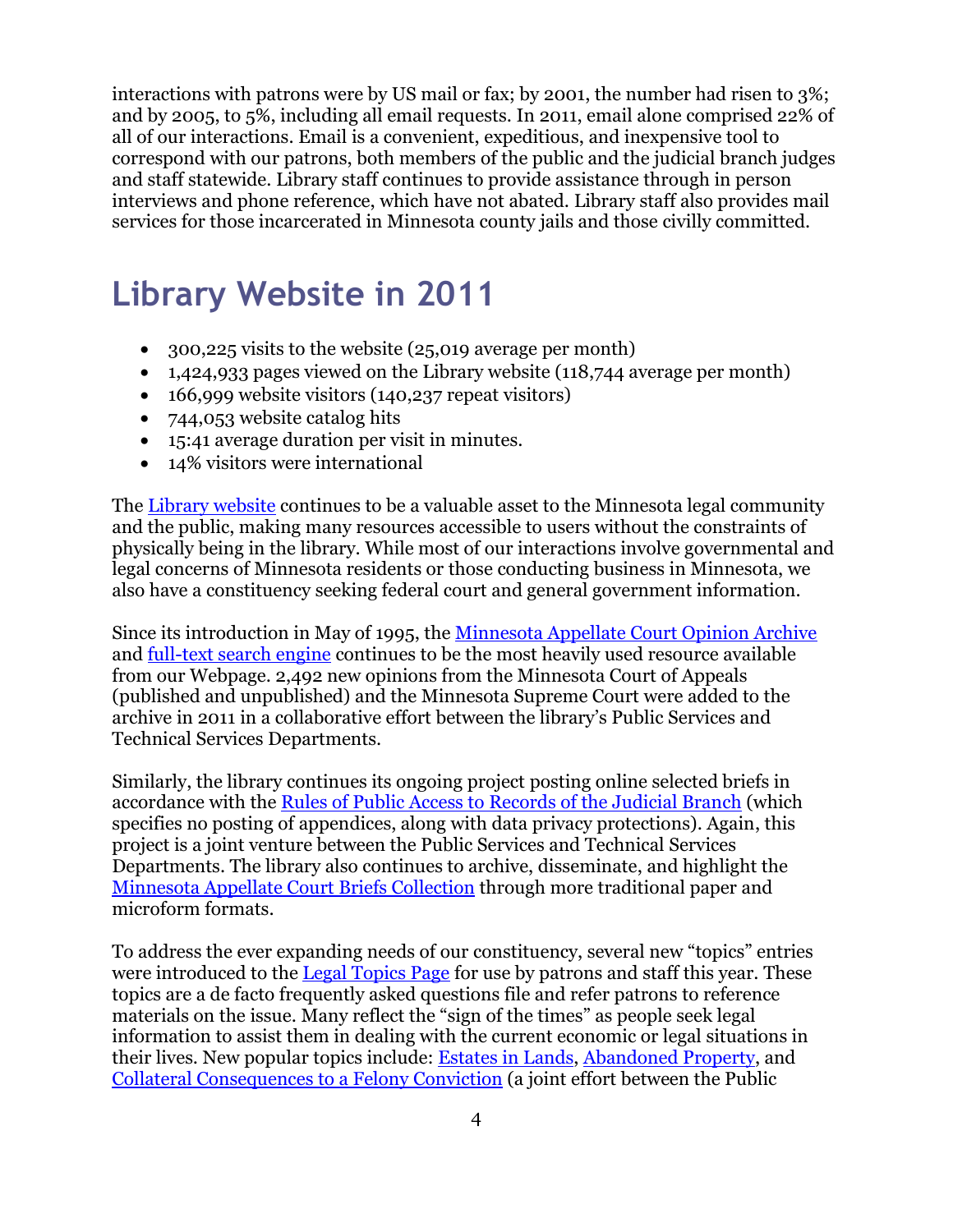Services Department and the Law Library Service to Prisoners Program). Library staff periodically review and update existing topics in a variety of high demand areas: family law (Child Custody and Parenting Time, Emancipation of Minors, Grandparents' Rights, Termination of Parental Rights); employment issues (Employment Law, Unemployment Insurance, Workers' Compensation); and general topics such as Background Checks, Expungement, Debt Collection, and Mortgage Foreclosure. Many pro se litigants are finding these pages on their own. As a result they have more knowledgeable questions when they do contact the library.

The Law Library provides website links to court cases of particular interest to the public both a point of reference and to relieve other court personnel from the necessity of providing copies or file access. The Credit River case is one such case. The digitized records, introduced online in 2007, relate to *First National Bank of Montgomery vs. Jerome Daly* (1968), commonly referred to as the "Credit River" case. The case ruled against a bank foreclosure and, although the mortgagee did not ultimately prevail and the case itself has no value as precedent, it is still cited by those who practice "law on the edge". It has been interesting to note, the popularity of Credit River has been worldwide and the website has received hits from Australia, Canada and Finland. The public submissions and final order to the **Special Redistricting Panel** were made available for review in the law library; other documents were electronically linked on the library webpage. The library provided links to official sources on the Minnesota State Government shutdown to give patrons information on the closure of State Offices and services in July 2011. The Library website also provides information on the ongoing Central Corridor LRT construction, including street closures and parking restrictions during construction so that patrons will have a clear idea of how to access the library.

## **Social Media in the Library**

Since 2008, the State Law Library has had a Twitter account ( $\omega$ StateLawLibrary) to experiment with the use of social media to keep in touch with library patrons. Over 600 people, government agencies, businesses, law firms, attorneys, libraries, and others follow us on Twitter. Here is a sampling:

#### **Law Firms**

- 
- 
- 
- Claery & Green (Los Angeles and San Diego)
- Wainberg Morrison LLC Cameron Kelly
- 

#### **Libraries**

- National Center for State Courts Library National Judicial College
- California State Library Hamline Law Library
- 
- Moss & Barnett Lynum Law Office
- Murphy Associates Cooper & Reid, LLC
- Holstein Law Group Heimerl & Lammers
	- Collins, Buckley, Sauntry & Haugh, P.L.L.P.
	-
- Sykora & Santini Blahnik Law Office
	-
	-
- NY Society Library Hennepin County Library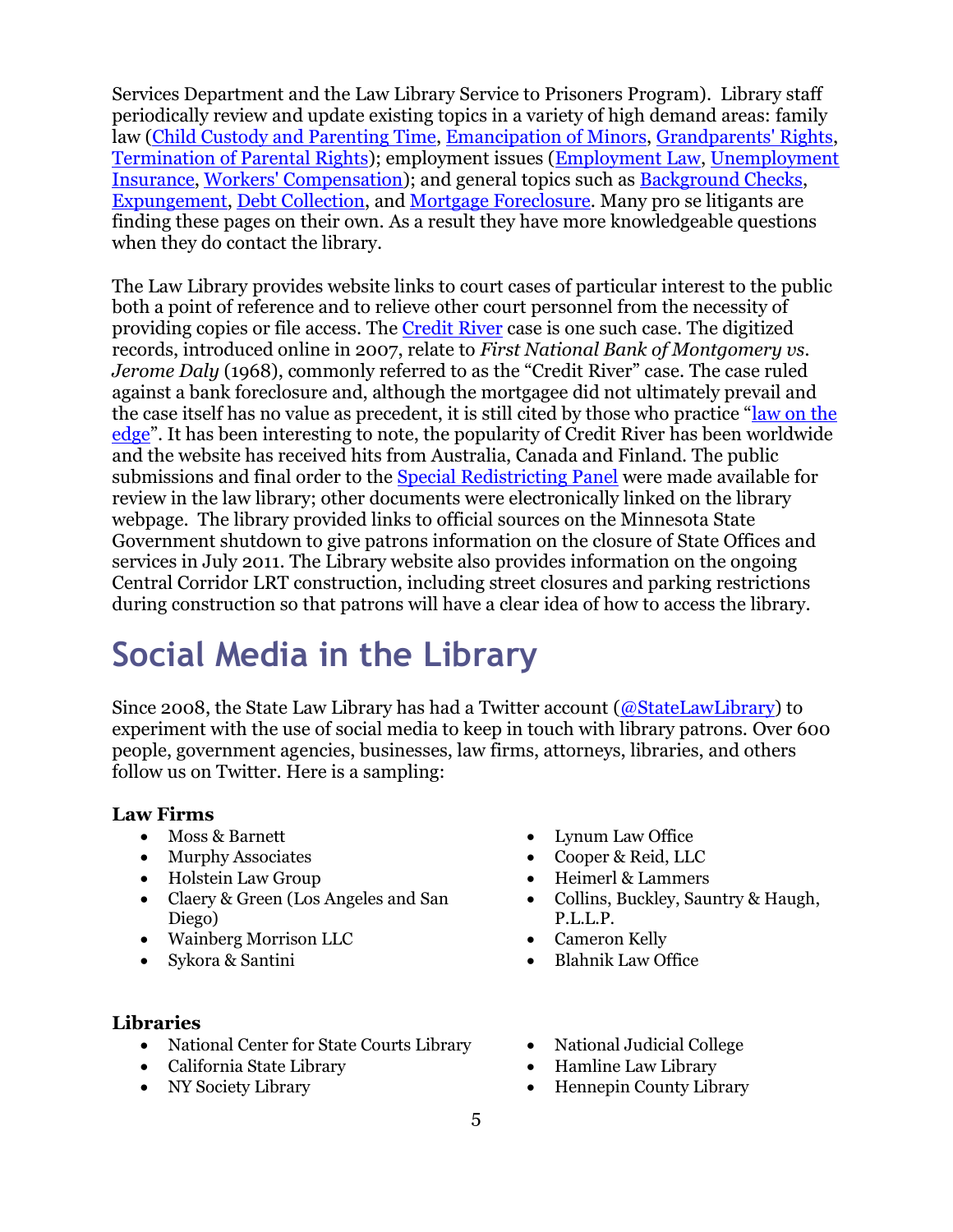- Maryland Law Library Oregon State Library
- Washington State Library Burger Law Library
- Thomas Jefferson School of Law Library National AG Center

#### **Government Agencies**

- Minnesota Department of Health Governor Mark Dayton
- Iron Range Resources & Rehabilitation Board (IRRRB)
- Minnesota State Patrol Minnesota Cities
- 
- Minnesota Homeland Security and Emergency Management
- Minnesota Department of Employment and Economic Development (DEED) Library

#### **Others**

- 
- 
- NewsBank Inc. <br>• Justice in MN
- 
- Finance & Commerce MSBA New Lawyers
- Wiley-Blackwell Law Brill Law
- Minnesota Lawyer NYC Bar
- 
- 
- 
- 
- Minnesota Bureau of Criminal Apprehension
- 
- Minnesota Office of Higher Education Minnesota Department of Commerce
	- Minnesota Management and Budget
- Legal Aid Mariposa Publishing
- TPT Almanac ABA Public Education
	-
- Justia.com Minnesota Law
	-
	-
	-

## **Technical Services**

## **Technical Services Statistics**

| <b>Activity</b>                            | 2010   | 2011   |
|--------------------------------------------|--------|--------|
| Print items added                          | 9,412  | 7,714  |
| Digital materials added                    | 10     | 16     |
| Microfiche added                           | 3,762  | 2,766  |
| Electronic records added to online catalog | 14,398 | 12,087 |
| Briefs processed                           | 1,547  | 1,597  |
| <b>Transcripts processed</b>               | 1,787  | 1,778  |
| Federal Depository documents added         | 5,314  | 4,239  |
| Online catalog edits                       | 40,810 | 42,014 |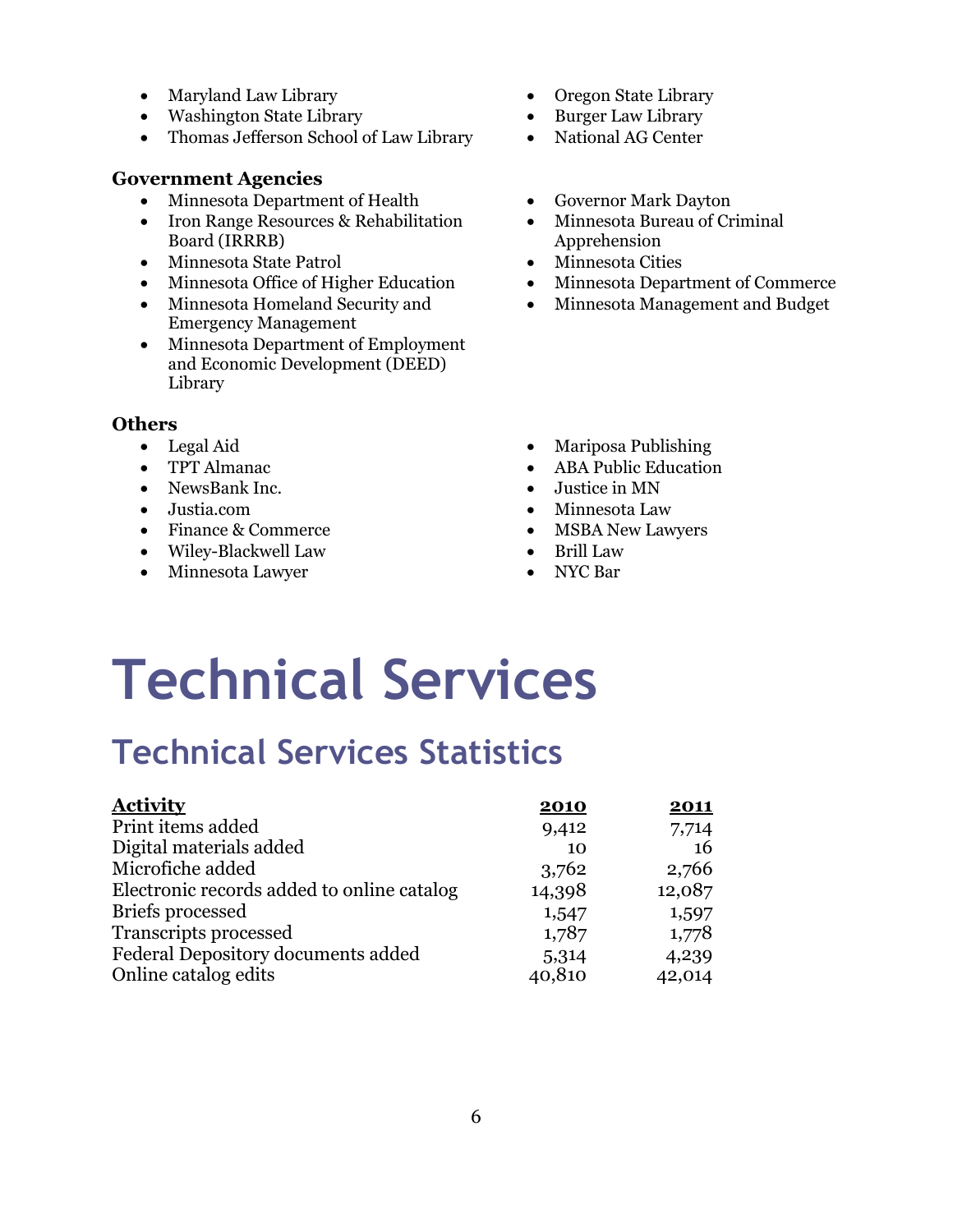#### **Collection**

In compliance with our Collection Development Plan, the Library collects primary legal materials of the federal government, its territories, and the states; secondary materials on a wide variety of legal subjects; Minnesota law on a comprehensive level; and federal and state government documents, including selected depository items. In addition to print resources, the Library subscribes to multiple comprehensive electronic databases, including Westlaw, LexisNexis, *Index to Legal Periodicals*, several business and academic periodicals, and online newspapers.

Lesser-known products include HeinOnline, a searchable database of full-text legal journals and law reviews. HeinOnline also contains classic legal treatises from the 16th to the 20th centuries, all United States treaties, and several government documents. All resources are in PDF format to assist in cite checking, and its comprehensive coverage dates back to the document's inception.

New to the collection this year is *RIA Checkpoint*, a comprehensive electronic tool which allows the researcher to search tax, benefits, and pension materials simultaneously or individually. As a result, the library discontinued *Kleinrock Tax Expert* and several related print resources.

All resources either in paper or electronic formats support the work of the state and local government offices and officials and are available to the general public free of charge. Should copies of materials be desired, a small copy charge is assessed.

#### **Collection Management**

The Technical Services Department of the Minnesota State Law Library is responsible for the ordering, receiving, and cataloging of books and other media, including websites and online documents, for the Library's collection. In addition, the Department catalogs for ten county law libraries throughout Minnesota. The Department also serves as a micropublisher of the Minnesota Appellate Courts Briefs for county and academic law libraries. When new items come in, library staff analyzes them, catalogs them, processes them (adding spine labels, security stickers, and appropriate stamps), and then shelves them in the State Law Library, the Court of Appeals Research Library, and/or the Supreme Court Research Library. The staff also culls outdated materials from the three libraries and physically shifts materials in the Supreme Court Research Library and various areas in the Main Library to make space for new volumes in popular growth areas of the collection. Some of the materials are retained in an inactive section of the library for historic reference and some are removed permanently from the collection.

In 2011, the State Law Library found a new home for its archival microfiche briefs at the Minnesota Historical Society, moving them from a remote private storage facility for a savings of \$528.00 per year, which can be used to buy books for the Library.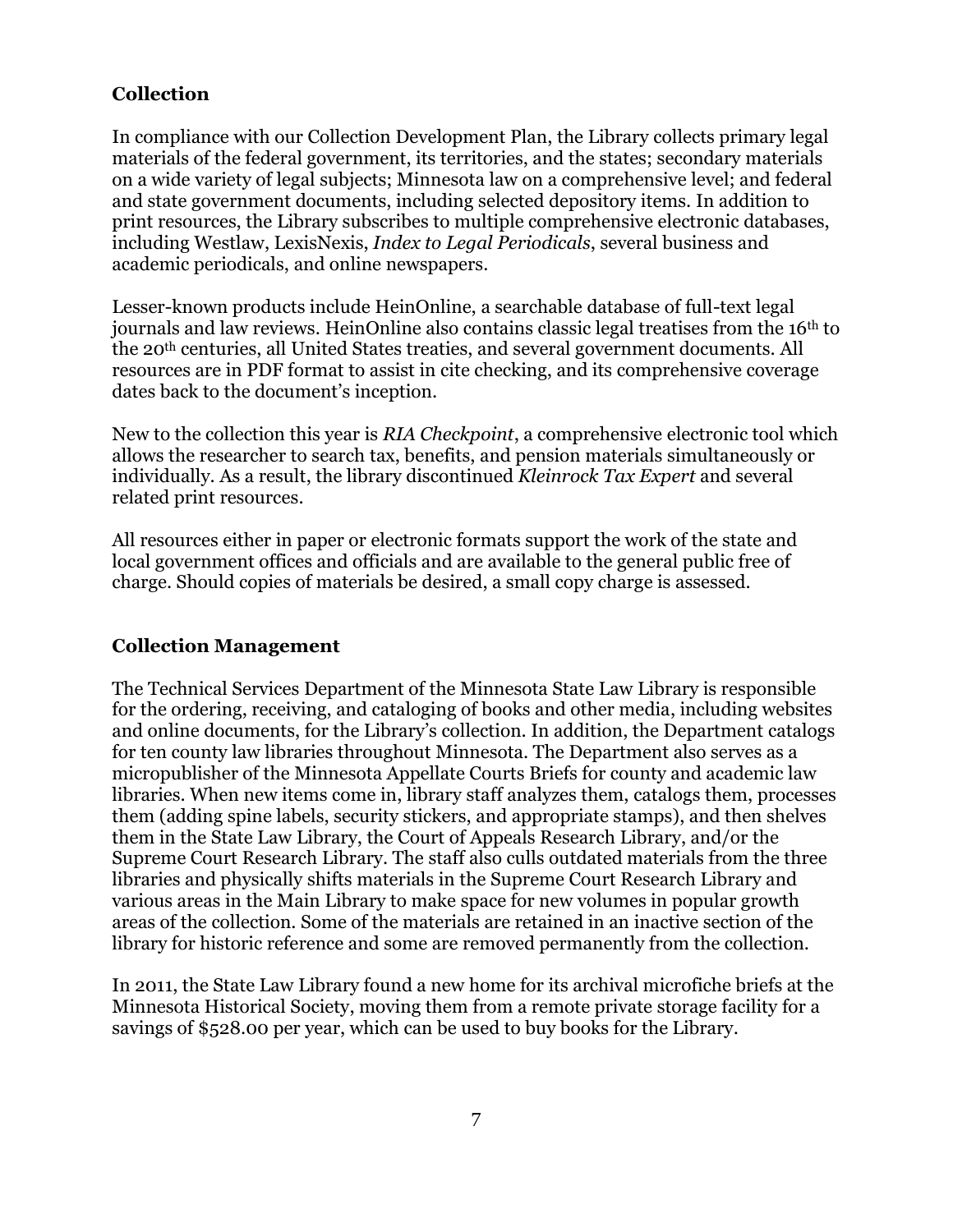#### **Special Collections**

The State Law Library has an interesting and wide ranging collection of historical trials, including well-known British trials (Roger Casement, Oscar Wilde, and Charles I, to name a few), American trials (Chicago 7, OJ Simpson, Lincoln Assassination Conspirators, and others), the Nuremberg Trials from the Government Printing Office, and other famous trials from all over the world, such as the Adolf Eichmann Trial (Israel). The Law Library recently obtained *The Tryal and Condemnation of George Busby for High-Treason as a Romish Priest and Jesuit* (1681). This particular book is very interesting as it deals with the persecution of Catholics in England. The collection also has



commentaries on the lives of lawyers and famous trials: *Clarence Darrow: Attorney for the Damned* by John A. Farrell, *Clarence Darrow: American Iconoclast* by Andrew E. Kersten, and *The Nuremberg SS-Einsatzgruppen Trial, 1945-1958: Atrocity, Law, and History* by Hilary Earl.

#### **Collection Expansion**

This year the State Law Library received a generous donation from the private collections of retired attorney Douglas Hedin, who donated hundreds of books on law and politics. Some of the titles added to the library collection are: *Impeached: The Trial of President Andrew Johnson and the Fight for Lincoln's Legacy* by David O. Stewart, *Victor's Justice: The Tokyo War Crimes Trial* by Richard H. Minear, and *Trial* by Tom Hayden. Duplicates of books already in the State Law Library's collection will be offered to county law libraries with the consent of Mr. Hedin.

#### **Preservation & Technical Assistance**

This year the Technical Services staff assisted the Warren E. Burger Library at the William Mitchell College of Law by providing information about recovering books from water damage.

In an ongoing project, the Revisor of Statutes is digitizing state statutes. As a result, all Minnesota Statutes and related items will be available online. To support the process, the Law Library provided the Revisor's office with several titles that office could not obtain anywhere else. In exchange, the Library will receive newly printed copies of these fragile materials.

The Library routinely reviews the physical condition of its collection. This year, library staff identified two important documents relating to the penal code of Minnesota which were in dire need of restoration. The "Proposed Minnesota Criminal Code" (1965) and "The Penal Code of the State of Minnesota to take effect January 1, A.D. 1886…" are both embrowned and falling apart. The Library sent these volumes to the University of Minnesota Bindery to be copied on acid-free paper and bound. This will ensure that these documents are preserved for future generations. The Library views this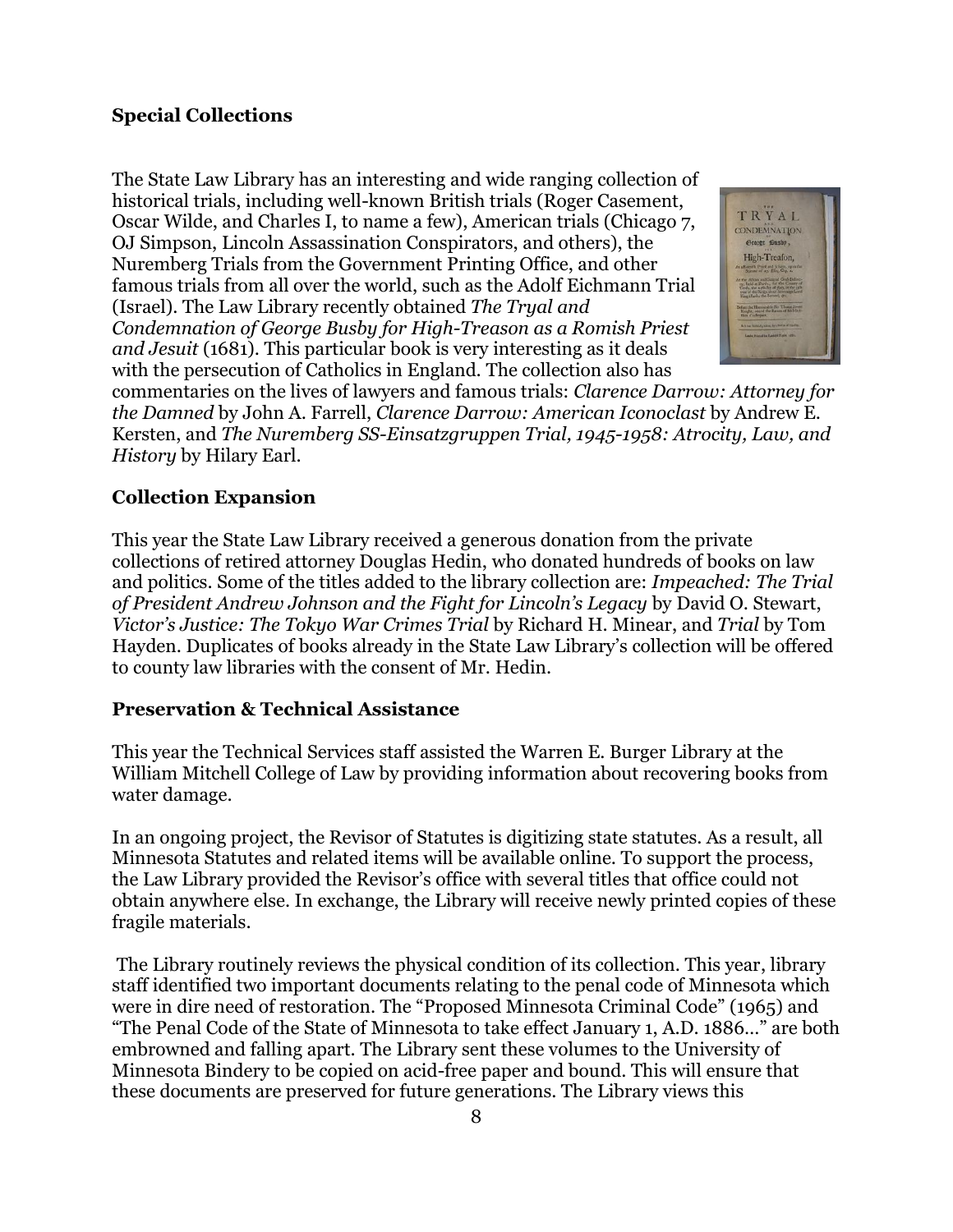preservation work as an important aspect of its stewardship of the records of the past which inform future courses of action.

A future project is to digitize the early, fragile, embrowned briefs of the Minnesota Supreme Court, the archive of the written arguments submitted by the parties in cases submitted to the Court. There is one bound copy of Minnesota Supreme Court and Minnesota Court of Appeals briefs in the Library. From volume 300 of the *North Western Reporter 2d* to the present, we have an archival copy of microfiche and a master copy in storage at the Minnesota Historical Society. Preservation of the archives of the appellate courts is an important goal of the Minnesota State Law Library.

## **Programs**

### **County Law Library Program (CLLP)**

The Minnesota State Law Library is required by law (Minn. Stat. Chapter 134A) to advise and assist development of county law libraries throughout the state. The primary tool for providing this assistance is through the County Law Library Program (CLLP). The Program Coordinator makes periodic on-site visits to the libraries and submits recommendations for solving problems or addressing issues at the request of the boards of trustees. The Coordinator also provides training in law library management and helps develop cooperative programs such as the Minnesota Law Libraries Self-Help Network.

The Program Coordinator provides centralized services to county law libraries in order to reduce the amount of work for each individual library. In 2010, CLLP staff distributed Minnesota primary legal resources including: Minnesota Statutes, Minnesota Rules updates, and 2010 Session Laws to Minnesota County Law Libraries as required. Thanks to a donation from the author (M. Sue Talia), every county law library received a copy of *Unbundling your Divorce: How to Find a Lawyer to Help You Help Yourself* to add to their collection. Updates were made to the CLLP Filing Fee document identifying the fees charged by the various county law libraries, the CLLP Directory, and "Space Requirements for Selected Resources and Recommended Print Purchases for Minnesota County Law Libraries." These resources assist the individual libraries assess their individual collections against recommendations for similar sized entities.

Staff responded to requests for information from multiple county law libraries and boards, including but not limited to, St. Louis, Pine, Pennington, Olmstead, and Redwood. Concerns ranged from staffing issues, library space and collection content issues, filing fees, legal vendor questions, and questions regarding the appropriate use of law library funds.

Additionally, the County Law Library Coordinator and the Acting State Law Librarian continued to work with the Minnesota Collaboration County Law Libraries (MCCLL).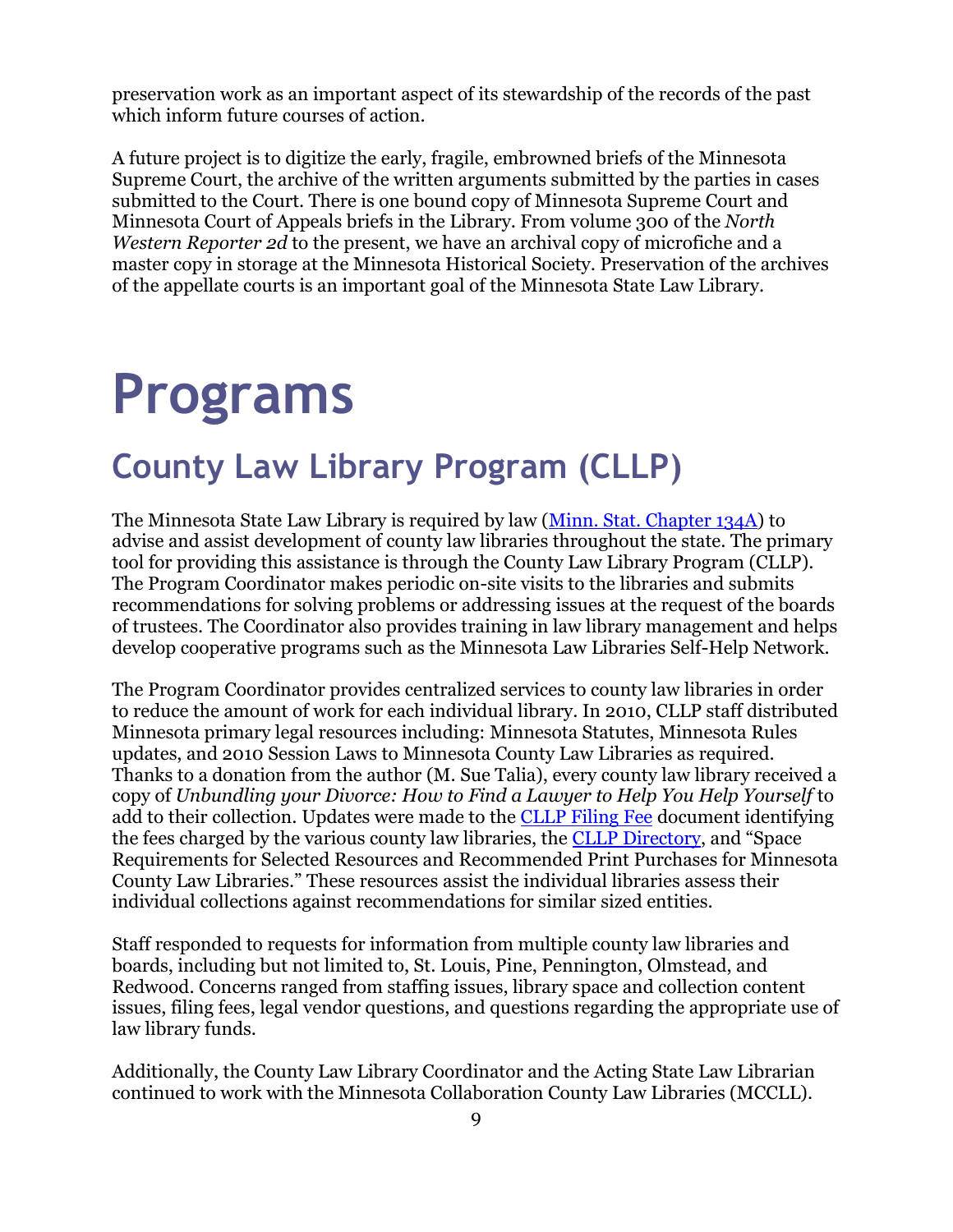This group, primarily composed of metro area county law librarians, meets regularly to exchange information and ideas related to the improvement and administration of county law libraries. It also provides mentorship and professional development for county law library staff. In this capacity CLLP, along with MCCLL, spoke before the Minnesota Judicial Council in April to promote visibility, partnership and cooperation between the Minnesota Judicial Branch and Minnesota County Law Libraries. In May, MCCLL in cooperation with CLLP provided an educational opportunity for county law librarians statewide. This group has requested the Minnesota Continuing Legal Education Board to expand the opportunity for lawyers to receive continuing education credits for pro bono presentations on legal topics offered by County Law Libraries. That petition is currently being considered by the Continuing Education Committee.

The Law Library has posted on its website the continuing recommendations set forth by the Statewide Law Library/Self-Help Center Project Advisory Workgroup in 2007, the "Minnesota Law Libraries Self-Help Network," to assist county law libraries in developing their offerings of legal materials helpful to the public. In July 2010, CLLP and the Acting State Law Librarian renegotiated a contract for services between the legal publishing vendors of both Lexis and Westlaw, offering for the first time a choice of vendors, as well as a wider choice of products and licensing options. The services of Mara Wiggins, a circuit riding librarian for individual counties in the 3<sup>rd</sup>, 5<sup>th</sup>, and 8<sup>th</sup> judicial districts, were negotiated through the CLLP.

Currently the Circuit Riding Librarian resolves computer connection problems to provide access to online legal services; resolves library billing issues with vendors; responds to inquiries concerning cost overages, credits, tax exempt status, returns, billing contact info; organizes training sessions for online research, and advises county law libraries about other ways to reduce costs. With an eye to the future, CLLP is hoping to use the services of the Circuit Riding Librarian to help establish and promote legal self-help services in the outlying judicial districts of Greater Minnesota. Talks have already started in the 5th and 10th judicial districts to bring programs common in the Metro Area, such as topical legal clinics and volunteer attorney programs, to Greater Minnesota. The **Olmstead County Law Library** has also recently started such self-help programs in the Rochester area. Although many county law libraries do not have the revenue to afford the services of an individual law librarian within each county, the collective efforts fostered by the CCLP are encouraging the extension of both library and pro bono legal services to Greater Minnesota.

### **Everybody Wins Reading Program**

The Head of Outreach Services coordinated an ongoing read-aloud program in which adult volunteers are paired with students at Benjamin E. Mays Elementary School during a weekly reading session. The reading program runs each year from October through the end of March. Most of the readers are judicial employees, although some are from other agencies. The volunteers serve as role models and mentors to the children; the readers also help instill the love and pleasure of reading within the students. Coordination of the program involved the following activities: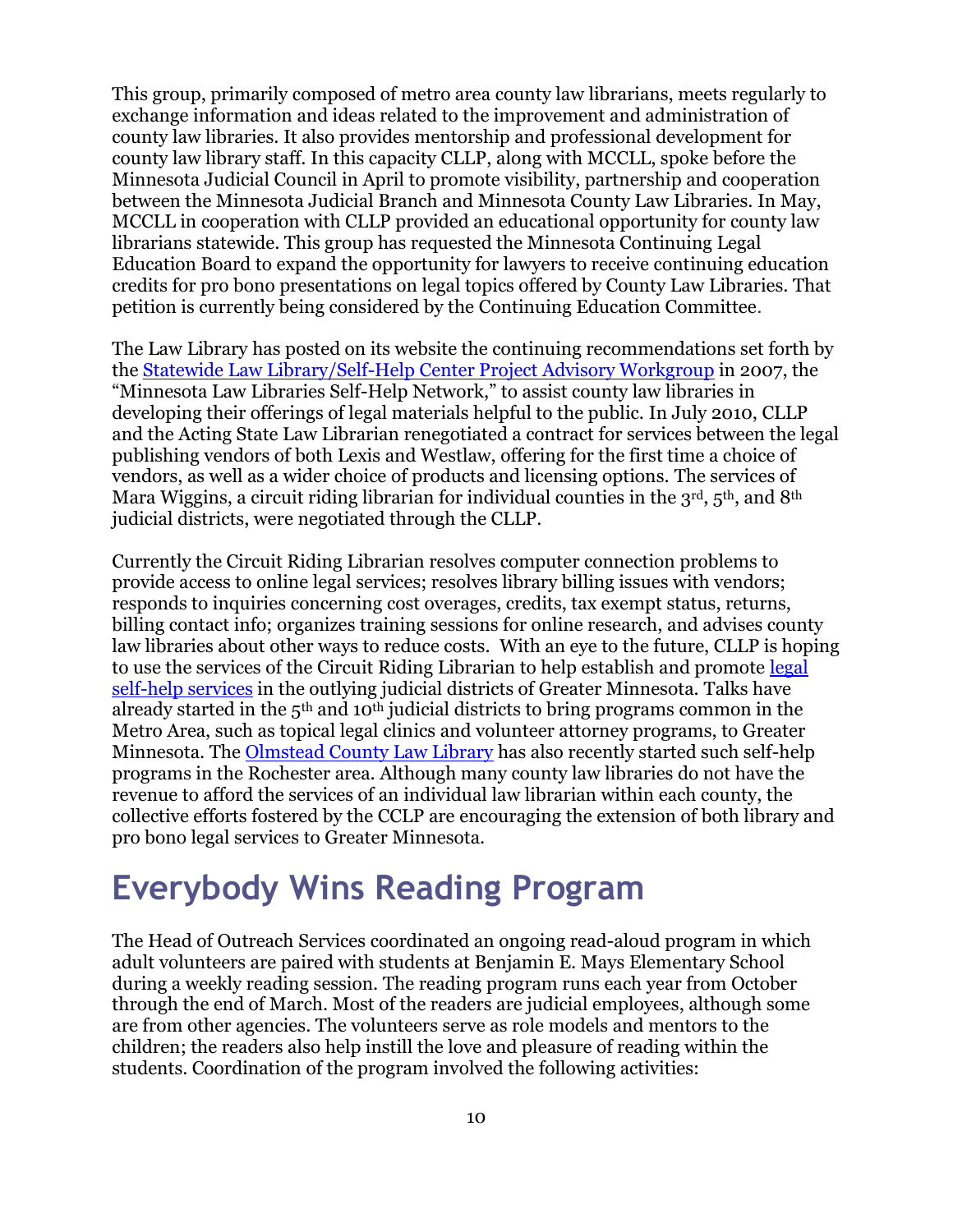- At the beginning of the school year, recruited and trained new readers to supplement the cadre of continuing volunteer readers.
- Assigned students to readers.
- Coordinated each weekly reading session, arranging for substitute readers and notifying adult readers of student absences.
- Photographed all adult reading partners with their respective students. The photos were printed on Certificates of Appreciation, which were prepared for each adult reader, as well as Certificates of Participation for each student.
- Planned and organized annual year-end program at the Minnesota Judicial Center. Attending were the adult readers, students, all participating Benjamin Mays teachers, the school principal, the Executive Director of Everybody Wins - Minnesota, as well as our annual special guests: two storytellers from St. Paul Public Library who enacted a book storytelling session.

During the 2010-2011 school year, 78 adults read to 54 students—the entire first grade. During the 2011-2012 school year, 77 adults read to all 55 of the second-grade students.

## **Current Awareness Services**

The current awareness services to MJB judges and staff were expanded substantially during 2011. One component of the services is the Recently Received State Law Library Law Review Articles, a monthly email bibliography of journal articles sent to all MJB employees. Patrons may request any of the 25-30 articles on each list and receive a scanned copy of the article by email. The response to this service, which began in January 2010, has been extremely positive. Literally hundreds of articles were sent to judicial staff in 2011.

In another component of the current awareness services, Library staff sends notification alerts to more than 80 judges, court lawyers, and administrative staff statewide concerning new, recently received law review and periodical articles, on any specific topic or any journal of the patron's choosing. The articles are selected from all the journals the library receives in print format, approximately 400 titles. In 2011, 727 subject alerts were sent to judicial staff, up from 462 the previous year.

Two other current awareness items were initiated in 2011. The annual Recent Articles on Diversity and the Law was prepared for the Diversity Collaboration Group and judicial staff interested in the topic of diversity and the law. Also, the Library offers a packet of table of contents from incoming Minnesota legal periodicals that is routed to the judges of the Court of Appeals.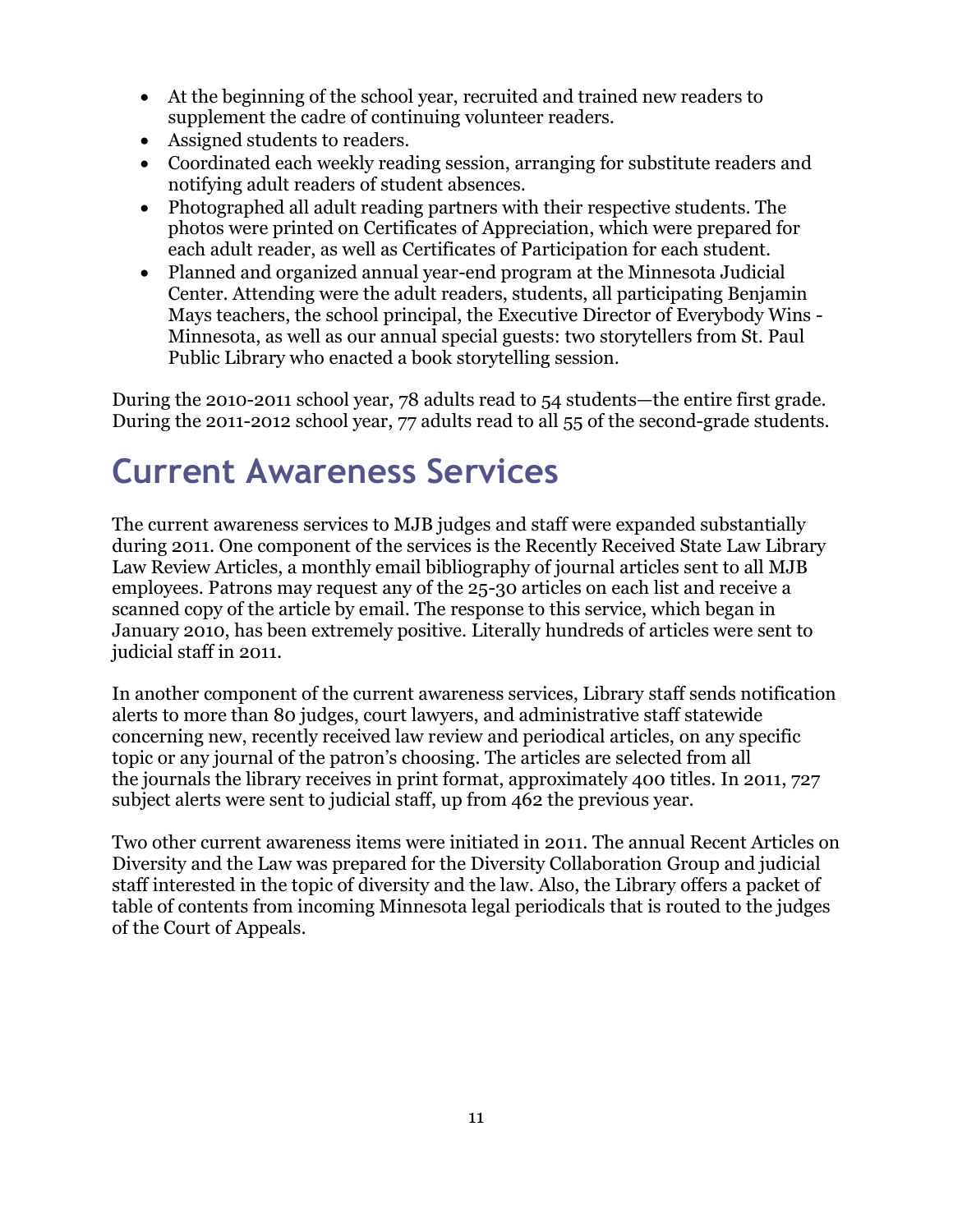## **Law Library Information for New MJB Employees**

A PowerPoint presentation was sent to all new judicial staff throughout the state; the presentation provides an overview of Minnesota State Law Library services to the judiciary. Information about the current awareness service was also sent to all new judicial employees and judges.

## **Outreach Services**

### **2011 Law Library Service to Prisoners Report**

- $\bullet$  9,429 DOC prisoners (as of  $1/1/2011$ )
- 80 prison visits
- 7,532 estimated miles travelled
- 1,002 inmate interviews
- 1,904 individual inmates assisted
- 35,086 inmate requests processed
- 1,280 hours worked by interns and volunteer

**Introduction: Law Library Service to Prisoners (LLSP).** The mission of LLSP is to provide law library service to inmates incarcerated in Minnesota. We do this by providing access to legal materials, both at the correctional facilities and the Minnesota State Law Library (MSLL). Circuit-riding prison law librarians, based at MSLL, conduct monthly visits at eight adult correctional facilities to meet with inmates. Questions that cannot be answered on-site using the prison collections of core legal materials are researched at MSLL. Inmates also write or call LLSP for assistance with their legal research. We also provide law library services to Minnesota Department of Corrections (DOC) inmates housed in other facilities, such as county jails, state hospitals, and other states, as well as to DOC staff.

LLSP is funded by an inter-agency agreement between the State Law Library and the Department of Corrections; the program began as a pilot project in 1984, with one librarian visiting five correctional facilities and a part-time clerk providing photocopying support. Today, the staff includes two full-time and one half-time librarians, as well as one part-time clerk.

**Overview of 2011.** The Department of Corrections is striving to make inmate legal research services and materials as consistent and uniform as possible in all Minnesota correctional facilities. Throughout 2011, the staff of LLSP worked closely with DOC staff to implement this goal. The Head of Outreach Services at the State Law Library visited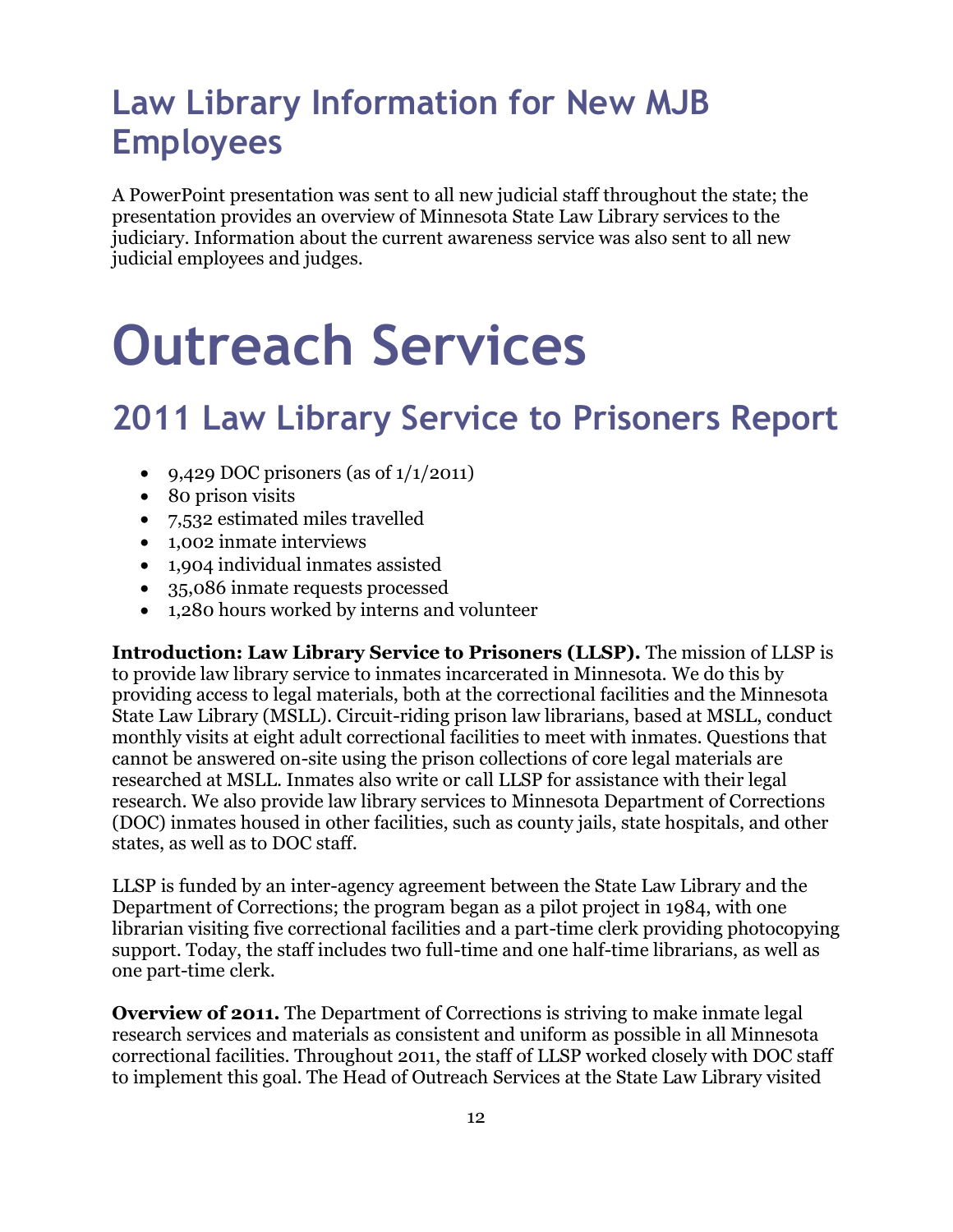each prison once during the year and discussed issues and problems with the institution librarians. During the shutdown of Minnesota state government in the summer, LLSP staff filled all inmate requests. Usually, the facility librarians provide some of the materials requested by inmates by using the core collection in each library. However, the facility librarians did not work during this time period.

In 2011, we provided 35,086 requested items to 1904 different inmates. We were able to provide this information with the assistance of three high-level volunteers and interns, who worked 1,280 hours, as well as the dedication and hard work of the program staff. Stephanie Thorson, one of the LLSP librarians, was recognized by the legal publication, *Minnesota Lawyer,* as an "Unsung Legal Hero" of 2011. This award is reserved for Minnesota's most talented and dedicated legal support professionals.

**Statistical Highlights for 2011.** LLSP compiles many statistics, some of which are shown in the table, graph and pie charts that follow. A few observations concerning 2011 correctional facility statistics:

- Oak Park Heights, Minnesota's maximum-security institution with a current inmate population of 439 and Stillwater, with a current population of 1,616, received the largest numbers of items delivered to inmates (8374 and 7,638 respectively).
- St. Cloud and Lino Lakes correctional facility inmates account for the largest percentage of increases in requests (83.4% and 33.2% respectively).
- Stillwater and Faribault had the largest number of individuals assisted (443 and 342 respectively).
- St. Cloud and Lino Lakes had the largest percentage increases for individuals assisted (75.2% and 10.9% respectively).
- Stillwater and Oak Park Heights had the largest number of on-site meetings with inmates (208 and 195 respectively).
- Lino Lakes and Stillwater saw significant percentage increases in on-site meetings with inmates (68.8% and 12.4% respectively).

**Conclusion.** Over the course of the past twenty-eight years, it has been a LLSP priority to provide the best possible service at the least possible cost. We constantly work to keep the program's expenses to a minimum and maximize the resources that are available for the program. We have come to believe that by educating inmates about the resources available to them and providing access to the legal information they request, the work of LLSP diminishes the number of lawsuits filed by Minnesota prisoners.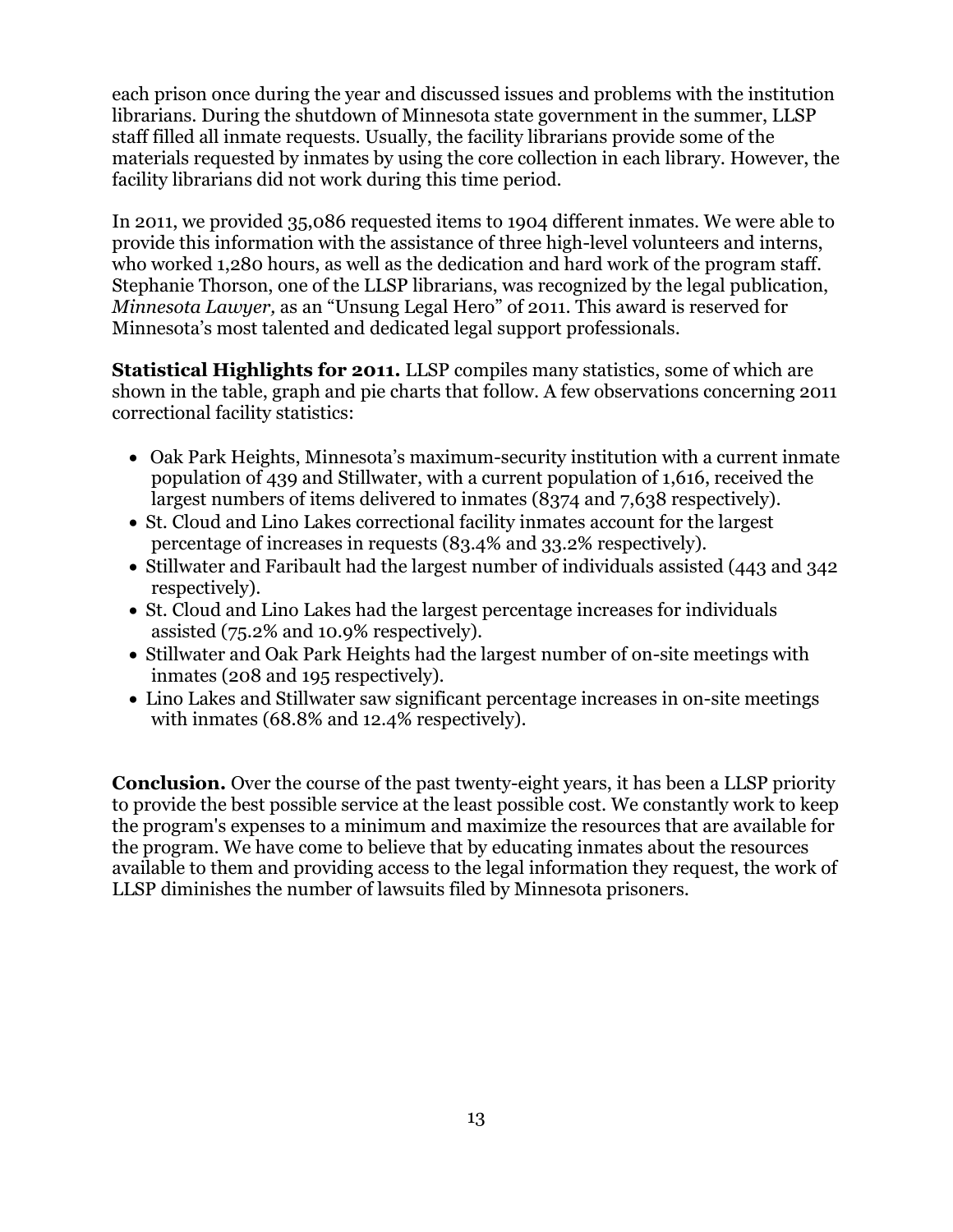## **LLSP Statistics**

| <b>LLSP</b> Activities        | 2009   | 2010   | 2011   | <b>Percentage Change</b> |
|-------------------------------|--------|--------|--------|--------------------------|
|                               |        |        |        | 2010-2011                |
| Inmate requests processed     | 30,191 | 30,302 | 35,086 | $+15.8%$                 |
| On-site meetings with inmates | 1,085  | 1,111  | 1.002  | $-9.8%$                  |
| Individuals assisted          | 1,764  | 1,831  | 1.904  | $+3.9%$                  |

- **Requests Processed:** the total number of items provided to prisoners.
- **On-Site Meetings with Inmates:** the total number of inmate reference interviews conducted in-person.
- **Individuals Assisted:** the total number of inmates information was provided to, whether in person, by telephone, or through the mail.



#### **Abbreviations for correctional facilities used above:**

FRB - Faribault, LL – Lino Lakes, ML –Moose Lake/Willow River, OPH – Oak Park Heights, RC – Rush City, RW – Red Wing, STC - St. Cloud, SHK – Shakopee, STW – Stillwater, UC/DOC – Minnesota Under Contract and Department of Corrections Staff